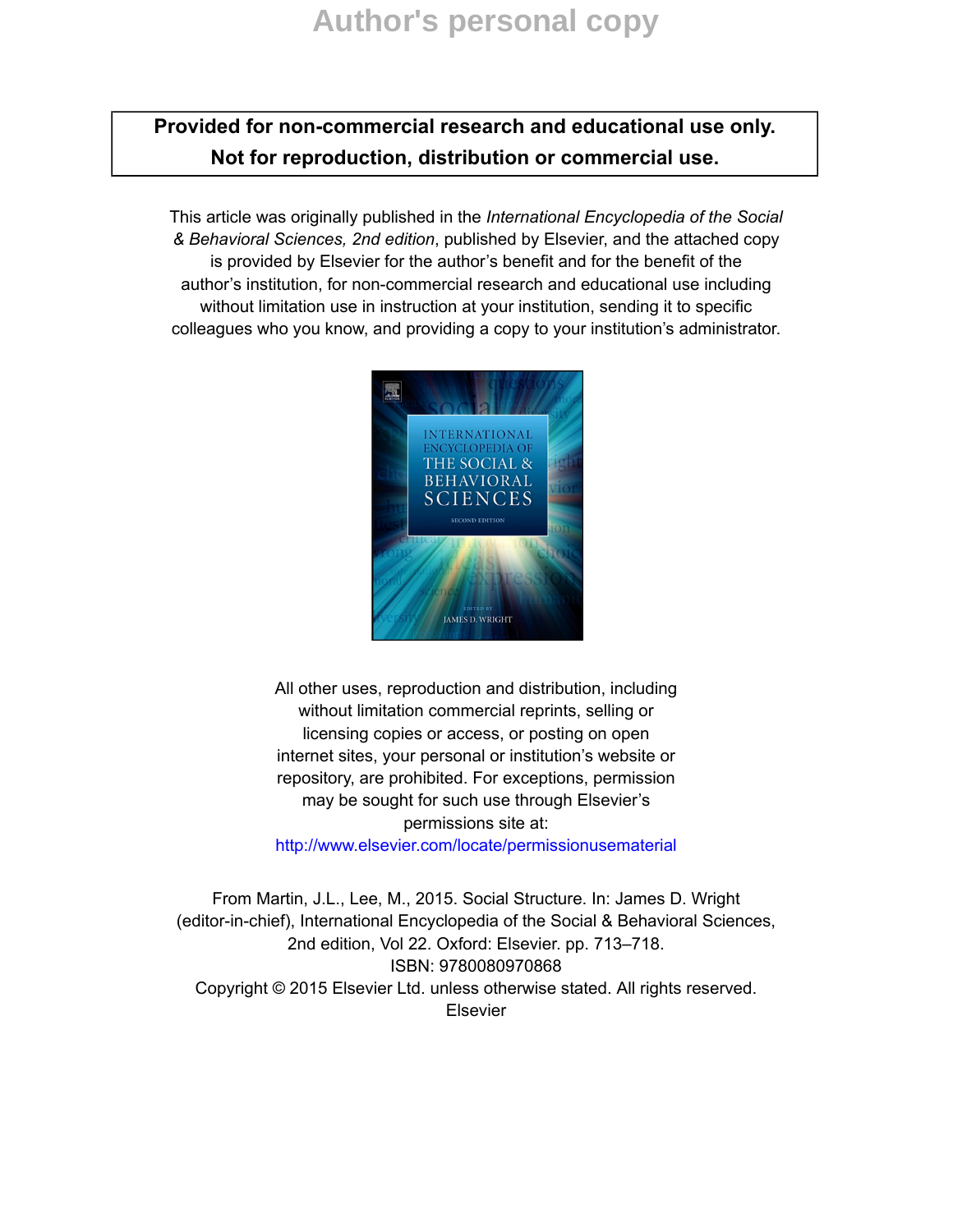# **Author's personal copy**

### Social Structure

John L Martin and Monica Lee, University of Chicago, Chicago, IL, USA

2015 Elsevier Ltd. All rights reserved.

This article is a revision of the previous edition article by F. Chazel, volume 22, pp. 15233-15237,  $\odot$  2001, Elsevier Ltd.

#### Abstract

Social structure is about patterns of relations. Two main families of approaches conceive these patterns differently. One, a top down one, tends to see a global organization as stemming from a common shared culture. The second, a bottom up, pays more attention to agglomerative processes that begin with individuals who may or may not begin with shared cultural templates.

Social structure refers to patternings in social relations that have some sort of obduracy. Within this general definition, there are two primary families of more specific approaches. In the first, 'structure' may be used to refer on the macro level to the abstract organization of reciprocally defined social categories that are seen to comprise some social whole. In the second, the term can be used to refer to smaller scale 'social structures,' configurations of concrete relationships among individuals without reference to a notion of a larger societal totality. We organize our exposition accordingly. (We note that Porpora (1989) in addition gave as conceptions of social structure first, that of Anthony Giddens, which we treat here as an extreme form of the first understanding of structure, and second, relations between variables, but we have not seen any examples of people claiming this as a definition of structure, and we discuss this under the related heading of social systems below.)

#### Structure as Abstract Relations between Social **Positions**

Although all the approaches in this category link structure to some sort of organization of positions or types that anchor action, they differ as to the logic of the organization of the positions that may variously be taken to be social functions, roles, or classes.

#### Structure and Function

The idea of 'social structure' was first introduced by Herbert Spencer (e.g., 1896[1873]: pp. 56–60). At the time, the word 'structure' in biology referred to what we would now call 'organs,' sets of contiguous tissue that performed a specifiable function for the organism as a whole. Spencer argued that society had 'social structures' that carried out social functions.

Thus the root of the idea of social structure comes from the organismic metaphor applied to society. This metaphor is certainly an old one; in the Western tradition we often begin with Plato, who (we now say) suggested that the city might be understood as a 'man writ large,' and thus a convenient place for an anthropology. (In the Republic (II:368d) Plato argues that, given that those of us with imperfect vision have an easier time reading larger letters, we should find a place to study the nature of justice similarly writ large, and that is the city. From here, he uses our interdependence to derive the need for specific occupations, for specialization, and for trade (369–371).) Now indeed, Plato did suggest a mapping between characteristics of persons and those of the city. Most important, Plato made a distinction between (what might appear to us as) cognition, emotions, and instincts. Thus in the fourth book of the Republic (espec. §436), Plato had Socrates demonstrate that there are three parts of the soul that have different functions – that we "learn with one part of ourselves, feel anger with another, and with yet a third desire the pleasures of nutrition and generation." (The physical organs to which these were taken to correspond were for many centuries taken to be the head, the heart, and the liver, organized in a vertical hierarchy.) So too, he argued, the city has three classes, each of whom must do its part. Some make things (or 'make money,' corresponding to the appetitive), some make rules (corresponding to the *nous*, the intellect), and some make war. These correspond to three qualities of the good city, which should be wise (the wisdom of the city is the wisdom of its counselors), brave (the bravery of the city is the bravery of its fighters), and sober (Republic, §428–434). Now despite his famous emphasis on our interdependence and even on the division of labor, Plato did not propose an organismic model of the state, and it seems that no such developed analogies arose in Europe until the mass of differentiable urban occupations were no longer associated with servile status.

With the rise of materialist views of human beings and of society, organismic metaphors were extended into more developed allegories: thus Hobbes (1943[1651]: pp. 8, 171, 183–188, 193f., 246–257) proposed correspondences in the body politic to nerves, blood and joints, and could liken its states of illness to pleurisy, Siamese triplets, and constipation. But despite his categorical rejection of metaphor, Hobbes's use of the organismic language stemmed as much from his love of pursuing a simile as from his explanatory goals. (Thus not only is the distribution of goods analogous to nutrition, but these good ultimately come from either the land or the sea, '(the two breasts of our common Mother),' adds Hobbes (1943[1651]: p. 189).) Certainly, Hobbes treated the organismic predicate as one of metaphor and not as one of identity (e.g., systems "may be compared ... to the similar parts of man's body" (emphasis added)), and alternated between it and others (the commonwealth as building, as Leviathan, or as 'Mortall God').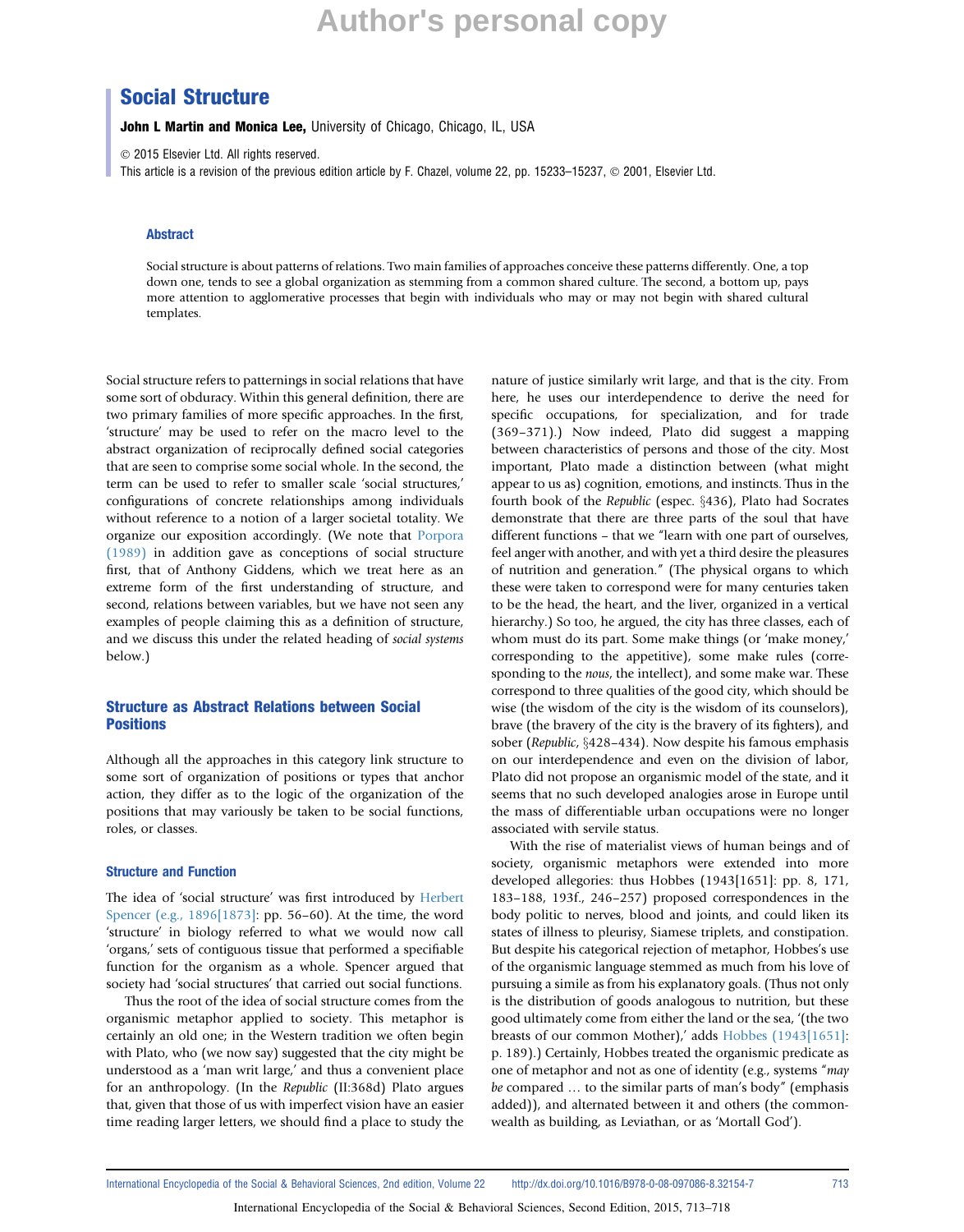Although such organismic metaphors remained popular, we do not know of any attempt to produce a serious and detailed exposition until Spencer. Comte (1974[1842]: 510ff) too had advanced an organismic metaphor by applying it to the societal division of labor, examining the laws according to which the societal whole develops and how the whole regulates its constituent organs. But Comte's overriding theme of wholism (and his impatience to begin wholesale social reconstruction) led him to neglect a detailed consideration of the parts.

By contrast, Spencer argued that the functional needs of the whole not only were met by the parts (like Plato), nor that there were laws of development of the whole (like Comte), but that structures (and functions) have their own developmental tendencies that direct the social organism's course of development. ("Just as in the man there are structures and functions which make possible the doings his biographer tells of, so in the nation there are structures and functions which make possible the doings its historian tells of; and in both cases it is with these structures and functions, in their origin, development, and decline, that science is concerned" (Spencer, 1896[1873]: p. 52).) Further, despite his use of the organismic metaphor, Spencer (e.g., 1910: p. 244) always saw the functions that were met by social structures as being, at base, functional needs of the individuals who composed society (and not those of the social whole apart from the individuals). Human action is fundamentally driven to meet human needs and wants such as defending against enemies and obtaining food. Individuals cooperate to fulfill those ends, giving rise to structures. Thus 'social structure' referred to the internal organization of the social whole arising as a by-product of the functional interdependence of human life (a point that Malinowski was later to reiterate).

The organismic analogy developed in ways charted by Kaufmann (1908) and Levine (1995). What was crucial for sociology and anthropology was the duality of structure and function that was accepted by Durkheim (most notably in The Division of Labor) and elaborated by Radcliffe-Brown.

Like Spencer and Comte, Durkheim proposed that society is structured according to the functions that social groups fulfill in the division of labor. But while Spencer retained an emphasis on the ontological primacy of the individual, Durkheim unreservedly based his theory in the sui generis existence of social order. He examined how the functional interdependence upon which the division of labor is based served as society's source of social solidarity. The most fundamental 'function' in society is the division of labor's function of integrating and uniting the societal organism, thereby sustaining its life (1933[1893]: p. 11). While mechanical solidarity – solidarity based on individuals' similarities – was the dominant foundation for social bonds in earlier epochs, modern society, according to Durkheim, is bound primarily by 'organic' solidarity – solidarity that arises from individuals' interdependence in the societal division of labor. Differentiated social groups comprise a system of 'organs' (p. 132), each of which performs a specialized duty that sustains the whole. These organs are bound to each other by relationships of functional interdependence (pp. 83, 173), where the survival of the whole depends on each organ performing its specific duty. The more specialized the function of an organism, the more integrated and developed the society.

This perspective was influential in anthropology, largely mediated by the work of Radcliffe-Brown (1952: p. 179), who

emphasized that a structure 'is thus to be defined as a set of relations between entities.' Further, while other theorists had focused on a few roles as key – kinship or occupation, most notably – Radcliffe-Brown (1952: 191f) argued that such structure had to be understood as involving all such relations. This suggested a more complete vision of an all-encompassing and mutually consistent social structure. Strangely, sociology tended to be influenced by earlier work in anthropology that drew more upon notions of kinship than social functions, perhaps because it had clearer implications.

#### Structure as Role

In particular, anthropologist Ralph Linton (1936) had suggested a second duality (after that of structure/function), namely that of status and role. A status, argued Linton (1936: p. 113) is a slot in social structure, or as he said (he used the idea of social 'systems,' not 'structures'), 'a position in a particular pattern.' Such a position has both rights and duties associated with it, and action in accordance with these is the performance of a role. Thus the role is the active counterpart to the status, the verb form as opposed to the noun. (One will note that in English, perhaps the bulk of early terms for common objects also have proper usage as verbs: to hammer is to use a hammer, to water is to put water on, and so on. So too a mother mothers, and this is a status 'roling.')

A number of sociologists have similarly examined social structure as an organized set of roles. This 'structure' was increasingly understood by sociologists as one-half, or onethird, of the realm of study at hand. Pitrim Sorokin (e.g., 1962) proposed a triad of personality, society, and culture (though he is more known for employing the latter two as a pair), and this triad was also adopted by both his younger colleague (and nemesis), Talcott Parsons and his graduate student, Robert Merton. Both saw the 'social' dimension as referring to something structural, and both paradigmatically took this to mean the organization of social roles, thus preserving the Lintonian duality. Parsons in particular emphasized the close mapping between structure and culture. In Parsons's (1961) words, "the structure of social systems ... consists in institutionalized patterns of normative culture." Societal roles, in other words, are defined by specific norms that prescribe rules for behavior.

Robert Merton (1957) also explicitly began with this understanding of social structure, and indeed said "status and roles become concepts serving to connect culturally defined expectations with the patterned conduct and relationships which make up a social structure." (Parenthetically, we also note that Merton (e.g., 1976) maintained an interest in the emerging structuralist theories and believed them related to his own structural approach. We return to this branch below.)

In sum, this approach to social structure tended to emphasize culture, and see structure as, at least in the long-run equilibrium, a nonproblematic objectivation of cultural patterns. This priority tended to be reversed in most approaches that drew from Marx.

#### Structure and Class

Now we have said that Spencer was the first to use the term 'social structure,' and this is indeed true. However, Marx had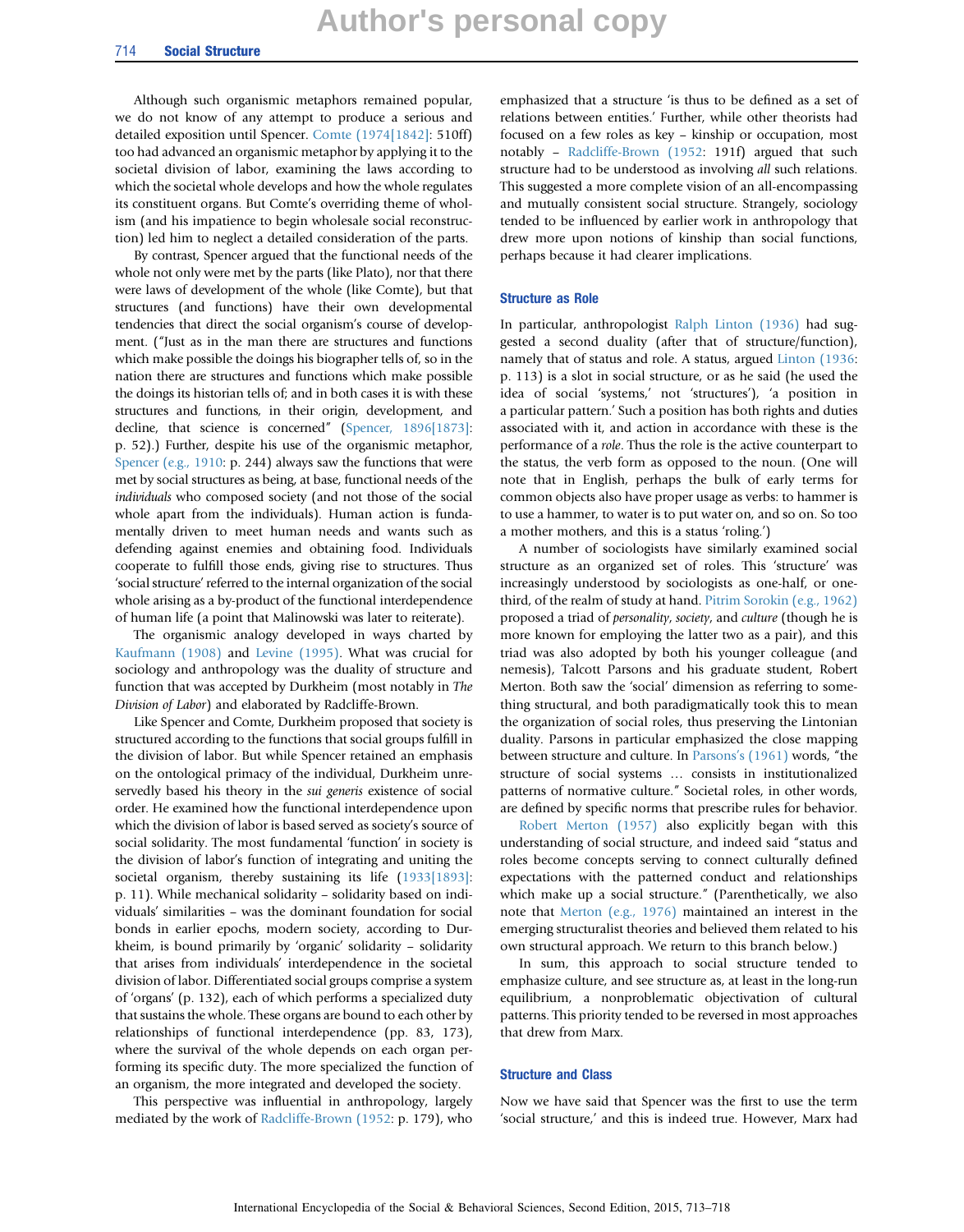**Author's personal copy**

used similar language, and, with Engels in The German Ideology (Marx and Engels, 1976[1845–1846]: 35f), had written "The social structure and the state are continually evolving out of the life-process of definite individuals, however, of these individuals, not as they may appear in their own or other people's imagination, but as they actually are; i.e., as they act, produce materially, and hence as they work under definite material limits, presuppositions, and conditions independent of their will." The term translated as social structure, namely gesellschaftliche Gliederung (Werke, 3:25) carries more connotations of organization or arrangement, and somewhat fewer of a construction. Marx's conception in its most general is to emphasize what he called (in the 'Theses on Feuerbach') the 'ensemble of societal relations' (Werke 3:7).

The social relations of paramount interest to Marx were economic ones, more specifically, the social relations of production. These relations appear in juridical form as property relations, but in social form as the relations between classes. It is this set of relations that Marx argued constituted the 'economic structure' of society; the 'superstructure' erected on top of this includes legal, political, and ideological formations that have some degree of homology to the underlying economic structure (see Marxism). Thus as in the previous conception of social structure, we have a close duality between cultural understandings and patterns of relations. But while the first conception privileged the cultural realm as having explanatory priority, here it is the pattern of relations that must be understood first.

#### Structure as Culture as Structure

These conceptions tend to establish a duality between what one's position in structure is, and what one does; we have seen that in the Lintonian and Parsonian versions, this implies a duality between social structure and aspects of culture. This was taken to its logical vanishing point in the work of Anthony Giddens. Giddens decided to claim as 'structure' in social systems 'rules and resources,' arguing (e.g., 1979: pp. 64–66) that structure exists only as the structural – indeed, the structuring – properties of a social system. (Here he seems to have been influenced by the conception of structuralism discussed below.) Although intellectually pleasing, by placing a heap of social structure in the heads of the actors (in the form of rules), Giddens, wittingly or unwittingly, sent social theory careening down a hill in which structure and culture would end up being not simply dual, but indistinguishable. This was associated with further confusions.

For whether it is the expectation that the duties of the younger sister include looking after aging parents, or it is the class relation that the proletariat does not own the means of production but instead sells labor power, social structure was easily assimilated to constraint and restriction of individuals. As a result, especially in Britain, there arose a conviction that social action could be analyzed as a two-part beast, one part the structural constraint and the other, agency. Unlike the seemingly homologous division of the self by Mead into the 'me' (including, 'what they expect me to do') and the 'I' ('what I actually did'), here most conceptions made a differentiation between those actions that reproduced structure (and hence had no valid claim to agency) and those that challenged,

transformed, or at least grumbled about the structure. But with the transition from (1) structure being defined as organized relations to (2) structure being defined by its pernicious effects, we leave the realm of sociology, and hence do not pursue this approach further. Instead, we briefly indicate how these topdown conceptions of social structure influenced and then were influenced by the development of two related concepts.

#### **Continuities**

#### Systems Theory

This conception of social structure influenced the development of two relatively coherent schools of thought, treated separately in this volume. The first is systems theory (see Systems Theory), which also started with the organismic metaphor (indeed, when Hobbes spoke of 'social systems,' he was using the thencurrent term 'system' for 'organ'). Modern systems theory, the rise of which is often assumed to begin with Ludwig von Bertalanffy's (1968) work in the 1940s, explores the regularities that emerge when sets of elements – whether physiological, environmental, or social – assume such a form that they become self-regulating. In other words, they maintain themselves within a range of possibilities (a state space) through self-correcting feedback mechanisms. In the context of social science, systems theory explores how societies remain stable and functioning as their constituent parts cooperate and adapt to one another. What is important for us is the effects that this had on notions of social structure.

Talcott Parsons first popularized a systems approach to the study of social structure in The Social System (1951). He went on to propose four systemic necessities – basic functions that systems must perform in order to maintain their existence – as key to understanding the organization and development of societies. Parsons tended to propose subsystems that were defined wholly functionally (and not structurally), and to examine the media that various subsystems used to order their relations or to interact with other subsystems. To the extent that such systems thinking was taken seriously, it tended to lessen interest in social structure as such (an emphasis preserved by Merton, who maintained an ambivalent relation to the idea of systems).

A further divergence of systems and structural thinking came with the work of Luhmann. Once mentored by Parsons, Niklas Luhmann developed a rival approach to systems theory whose core is communication rather than action. Humans are not coordinated into action systems but systems of observing and sense making. Actors confront an external environment in which massive amounts of information circulate. As they observe, select out, and make sense of, bits of information, the system is constituted (1996: p. 24). By observing the environment, the observer distinguishes between himself and the environment, and this act of distinction brings the observer into being. What is essential for us are three points: first, the components here are acts of communication, not social relationships. Second, there is a self-organization (autopoiesis) of this set of communications that may be largely decoupled from the needs of organic individuals. Third, such systems are more than a mere analytical tool that elucidates societal processes; rather, 'systems exist' (1995: p. 12). Thus although Luhmann did argue that the major social subsystems corresponded to well-understood realms (which he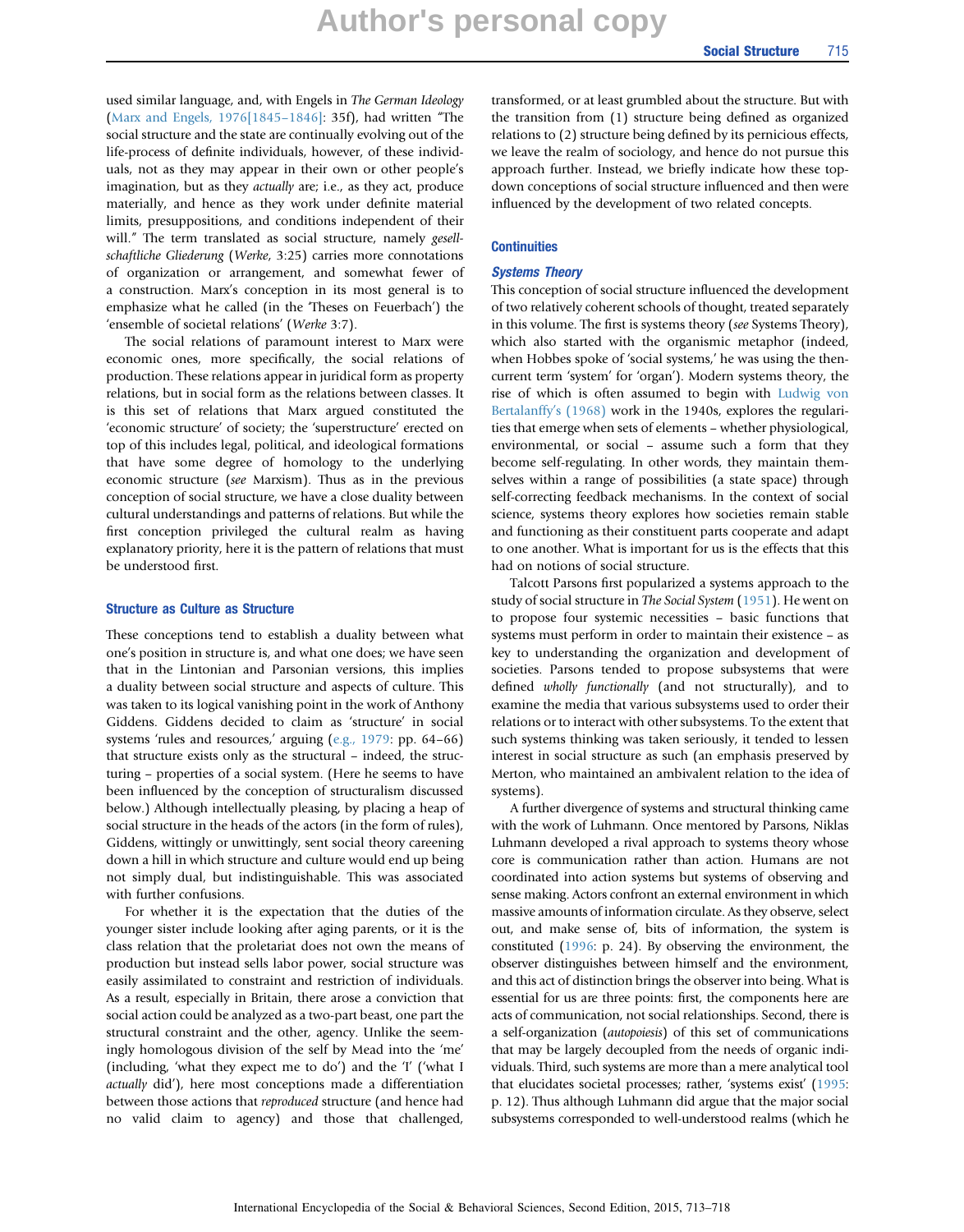successively explored: law, art, politics, religion, economy and education), we must be prepared for functional sub-sub-systems that are potentially divorced from needs of individuals and even from the role structure.

#### Structuralism

The second offshoot is the line of thought termed 'structuralism' (see Structuralism). This tradition in many ways branched off of Comte and Durkheim; although it is generally understood to have originated with the structural linguistics of Ferdinand de Saussure, Saussure himself was influenced by Durkheim's Comtean division between statics and dynamics. Saussure argued that words' meanings arise not from an intrinsic quality that links them to the phenomena they represent, but from the systematic distinctions that differentiate them (as signs or sounds) from one another in a linguistic system (Saussure 1983[1916]). (Words are "purely differential and defined not by their positive content but negatively by their relations with the other terms of the system. Their most precise characteristic is in being what the others are not" (Saussure [1916]1983: p. 651).) This approach was then elaborated in the science of phonology by Roman Jakobson, who examined how the organization of sounds into systems conveys linguistic meaning. In all cases, structuralism proposed two types of relations (syntax/system, metonymy/metaphor, affine/cognate) that, brought into the realm of social structure, suggested attention both to empirical relations of interaction (on the one hand) and relations of structural equivalence – functional substitutability (on the other).

Claude Levi-Strauss (1969[1949]) applied these structuralist principles to the study of social structure in The Elementary Structures of Kinship. Here Levi-Strauss examined the structural logics that organize complex patterns of kin relationships by understanding them as formal laws of transfers (as a marriage may be seen as the transfer of a daughter (or son) from one lineage to another). Levi-Strauss went on to focus on cognitive structures, but the encouraging results of this work on kinship led to a common enthusiasm for 'structure' in the social sense as well. There were relatively few rigorously structuralist approaches to social structure, however, though we discuss one below.

#### Structure as Patterns of Concrete Interaction

A second major approach divorces the idea of structure from the abstract notion of an organized society. Instead, it sees structure as concrete patterns of interaction among individual persons that may exhibit greater or lesser levels of organization. These social relationships are also attached to cultural meanings of various sorts – for instance, subjective orientations or cultural narratives. But these approaches tend to be more bottom up, and suggest a plurality of structural elements that may overlap with or without mutual reinforcement.

#### Structure as Forms of Interaction

This general approach was largely rooted in the work of Georg Simmel. Like Durkheim and Marx, Simmel saw society (or social life) as fundamentally about relations among persons.

But he eschewed the structural functionalists' presupposition that society is divided into subparts organized into a (more or less) functional whole or system. Indeed, in his first major work, Simmel (1890: p. 13) challenges the organismic view of society, which sees society as 'an absolute unity.' Rather, this concept of 'society' is 'only secondary to the real interaction of its parts, only a result of it – as much in reality as in conceptualization.' 'The social organism,' speaking loosely, must be understood as but 'a summary expression of the interaction of the parts,' and it is only these parts – individuals – that have vitality. Rather than the process of differentiation leading to simpler and more unitarily defined individuals (as in Durkheim's conception), the true differentiation is internal to individuals who straddle multiple social roles.

As a result, Simmel decoupled the concept of structure from social groups' functional roles in society, and proposed a 'formal sociology' focused on patterns of interaction among individuals. These interactions – continuously broken off and remade – do not necessarily amount to 'actual organization'  $(1992|1908]$ : p. 33), nor must they conform to the routines of society's 'service organs' (Simmel, 1897). Thus, 'Society' for Simmel is social interaction among persons "continuously making connections and breaking them off and making them again, a perpetual flowing and pulsing that unites individuals, even when it does not amount to actual organization" (1992 [1908]: 33). Social life consists of the living interactions, constantly being made and remade, that pulse beneath and beyond their 'service organs' (Simmel, 1897). The regularity of these interactions comes from their being stamped from a limited set of forms.

This sociology of forms has been appealed to by some network researchers as an aegis for their own efforts. However, despite his focus on formal patterns like the dyad and the triad (actually terms supplied by his translator), Simmel's use of 'form' had a somewhat different meaning than a geometrical structure. Hoping to extend a neo-Kantian approach to social life, as he had previously attempted for the study of history, Simmel meant to uncover the 'a prioris' for social interaction, which he considered forms. Here he certainly meant to draw on Kant's idea of forms, quite possibly interpreted in the Platonic way of Hermann Cohen, as something structured in the subjectivity of actors – not a pattern of relationships itself. While purely geometric abstractions may be useful sociological tools, they cannot be separated from the complex subjective orientations from which they tend to emerge. These objective and subjective elements coalesce in ideal typical forms of 'sociation' (Vergesellschaftung): e.g., exchange, conflict, and super- and subordination.

Most important for the science of social structure was that Simmel, by not proposing a partition (or multiple partitions) of society into subparts bound by relations, was able to see structure as shifting patterns of interaction between individual persons and thereby frame structural analysis as a conceptual tool that could be applied to different types of connections. As he (1955[1922]) explained in The Intersection of Social Circles, an individual may stand simultaneously in multiple social groups that overlap with each other at the site of that individual. Society is a web of relationships that is not organized into a unified and harmonious set of structures but into multiple overlapping, often uncoordinated, and sometimes conflicting, ones.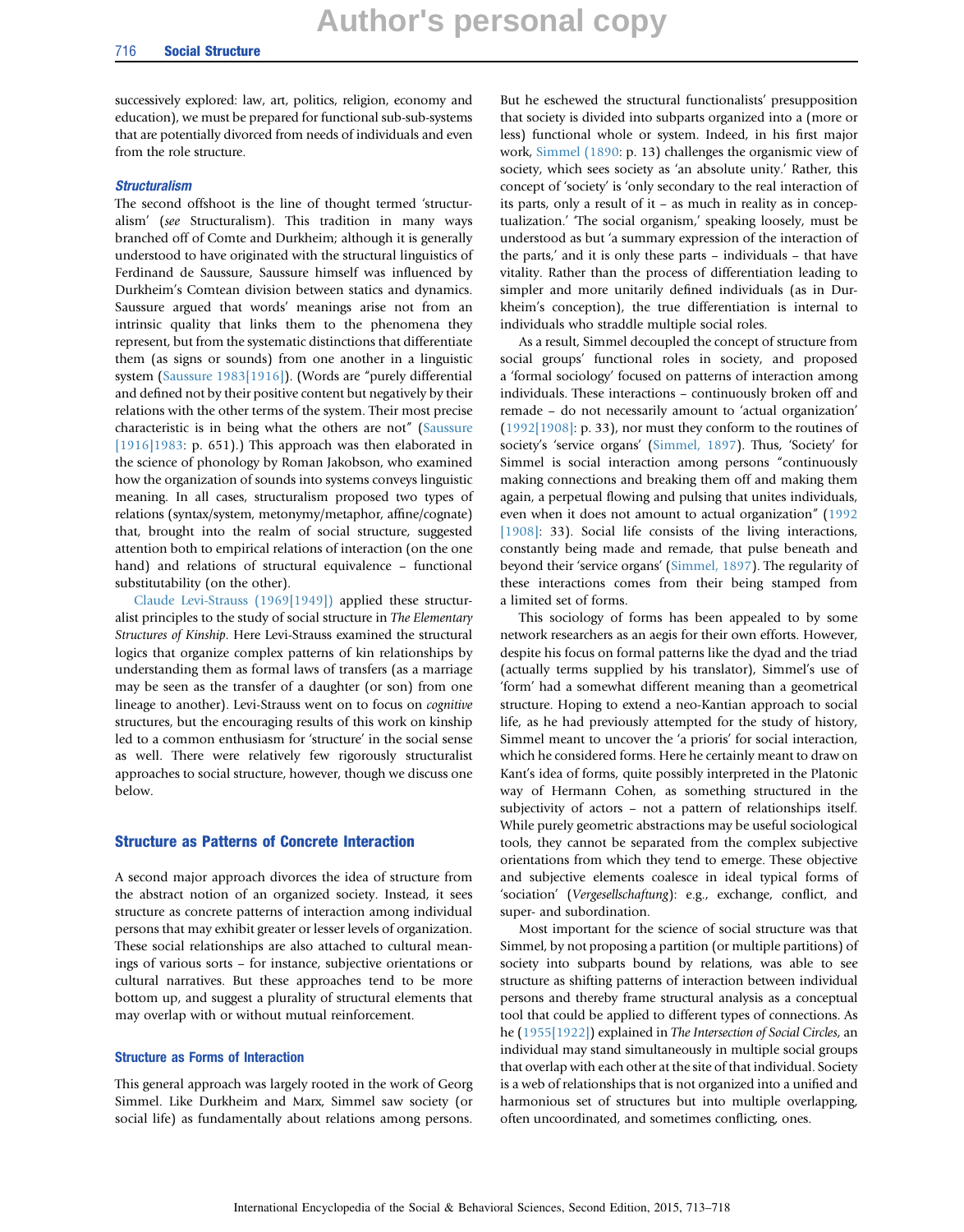#### Structure as Configurations of Individuals

Thisline of research was continued by Leopold von Wiese (1932), in his 'theory of relations' and his 'theory of social configurations (soziale Gebilde).' Von Wiese's work was freely translated by Howard Becker, who rendered Gebilde as 'plurality pattern.' Von Wiese's configurations or structures were ensembles of social relationships that had a particular form: he argued that there were three main types of configurations: masses, groups, and corporate bodies. These were structures, generally composed of other structures, that were somewhat farther from the individual than their component structures and consequently more abstracted. (Sorokin's (1962) own approach was similar in many ways, emphasizing the components of social organization as opposed to beginning with functional requirements.) The somewhat exciting aspect of von Wiese's work was the implication that one could begin with social relationships and scale upward, first to simple configurations composed of relationships, and then larger structures. This general approach has been used by Tilly (1998), Martin (2009), and Martin and Lee (2010).

#### Structure as Stories

This type of approach may seem to have a great deal in common with the structural approach of Harrison White (1992), who was concerned with the question of how social formations emerge. White's first book was a recasting of Levi-Straussian kinship structures using permutation matrices. He then applied this rigorous structuralist understanding of social structure to other types of social structure in a pair of important papers, the first of which (White et al., 1976) was very influential for social networks (see below); although the second (Boorman and White, 1976) was more theoretically central, it was more methodologically challenging and hence less influential. (This line of work was continued by Breiger and Pattison (e.g., 1986), among others.)

White went on to formulate a more general approach to social organization, and here he drew more heavily on S.F. Nadel's (1957) perspective with its cultural grounding, which became clear in White's magnum opus, where he posited a strict duality between structural form and cultural narratives. Structural ties are bound by common identities. Each tie exists both as a pair of individuals, as well as an identity – a story about the basis of the tie's solidarity that provides it continuity. Small structures like dyads concatenate to create larger ones as 'ties mesh with stories' (2008: p. 27). The conversations that take place in ties, the shared beliefs or understandings that bind them, link up to those of other ties, presenting the opportunity for those ties to concatenate into larger structures.

A somewhat related approach is seen in Ronald Burt's (1982) Structural Theory of Action, though the focus on action takes him more to the Parsonian legacy of a dialogue with economic theories of action. As with White, we start with a focus on the actor who sees social structure sometimes as if it were a jungle gym to be climbed, and sometimes as if it were an undergrowth to be hacked away with a machete. Even more than in the previous understandings, the duality of cultural and structural understandings is one that in no way requires an overarching order; rather, local ordering principles may emerge, but even when they do, skilled actors may choose to crack them.

#### Social Structure and Social Networks

As the discussion in the previous section makes clear, this approach to social structure often dovetailed, inspired, or turned into social networks research (see Social Networks). Scholarship on social networks focuses on the relationships between concrete actors rather than individuals, groups, or roles. Although the foundational theoretical works in social networks research (e.g., Barnes, 1954) envisioned the network as sprawling, connecting, and all-encompassing form, and hence diametrically opposed to the conventional ideas of wellnested social sub-sub-systems and/or groups, networks have often been understood as being a skeletal structure that should reproduce the outlines of social structure conventionally understood. This is, of course, an empirical question, but the challenges to mounting a full-scale social network survey of a population in order to determine the relation of networks to role structures remain daunting.

#### **Conclusion**

Social structure has proved one of the most confusing theoretical terms in our lexicon; it tends to be among the most abstract of our concepts, but has implications of solidity. It often seems to connote constraint of individual actions, but is itself nothing but a set of actions. It is regularly counterposed to culture, but just as regularly appears to be simply the second side of the same coin as culture. Perhaps the best that can be said is that it appears to be an idea we cannot do without.

See also: Action, Theories of Social; Class: Social; Exchange: Social; Institutions; Interactionism, Symbolic; Luhmann's Social Systems: Meaning, Autopoiesis, and Interpenetration; Macrosociology-Microsociology; Marxism in Contemporary Sociology; Power in Society; Social Networks; Sociological Theory; Status and Role: Structural Aspects; Structuralism.

#### **Bibliography**

- Barnes, John, 1954. Class and committees in a Norwegian Island Parish. Human Relations 7, 39–58.
- Boorman, Scott A., White, Harrison C., 1976. Social structure from multiple networks, II. Role structures. American Journal of Sociology 81, 1385–1446.
- Breiger, Ronald L., Pattison, Phillipa E., 1986. Cumulated social roles: the duality of persons and their algebras. Social Networks 8, 215–256.
- Burt, Ronald S., 1982. Toward a Structural Theory of Action. Academic Press, New York.
- Comte, Auguste, 1974[1842]. The Positive Philosophy. Freely Condensed and Edited by Harriet Martineu. AMS Press, New York.
- Durkheim, Emile, 1933[1893]. The Division of Labor in Society (G. Simpson, Trans.). Free Press, Glencoe, Illinois.
- Durkheim, Emile, 1938[1895]. The Rules of Sociological Method (S. Solovay, J.H. Mueller, Trans.). The Free Press, Glencoe, Illinois.
- Giddens, Anthony, 1979. Central Problems in Social Theory. University of California Press, Berkeley.
- Hobbes, Thomas, 1943[1651]. Leviathan. The Clarendon Press, Oxford.
- Kaufmann, Erich, 1908. Über den Begriff des Organismus in der Staatslehre des 19. Jahrhunderts. Carl Winter, Heidelberg.
- Levine, Donald N., 1995. The organism metaphor in sociology. Social Research 62, 239–265.